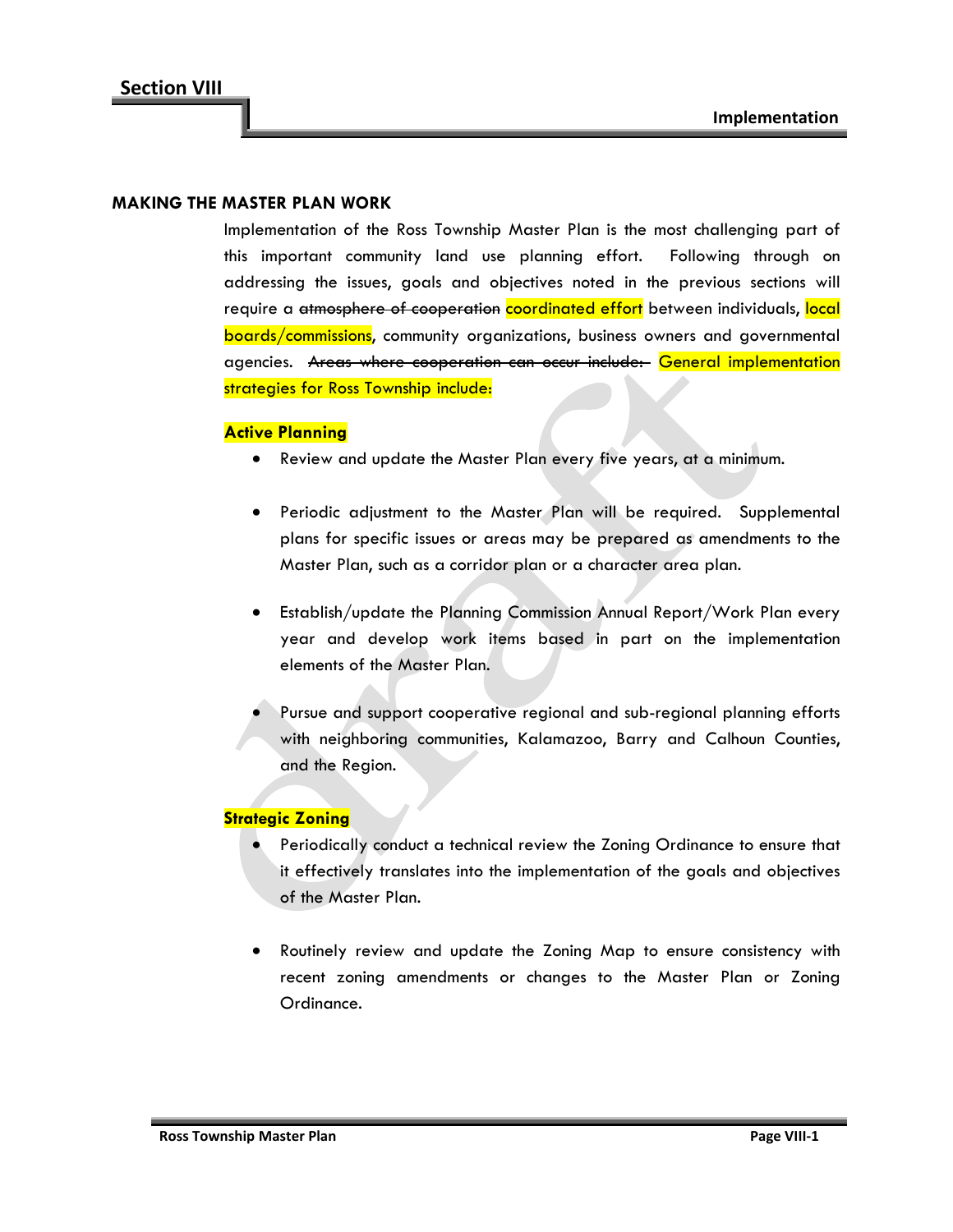- Use the Zoning Plan set forth in the Master Plan to periodically evaluate the relationship between the Master Plan and the Zoning Ordinance and the planning/zoning decisions of the Township.
- Periodically review the dimensional, subdivision, land division, site condominium, and planned unit development regulations of the Township to confirm that they are designed to achieve the vision/intent of the Plan.
- Continue to build site plan review skills to take advantage of the opportunity to impact site design and fully realize the objectives of the Township's zoning standards, especially those designed specifically to address key land use issues.
- Remain familiar with the zoning methods available to Integrate land uses into their surrounding environment, such as building design standards, sensitivity to building mass and architecture, lighting techniques, or signage metrics.
- Continue to investigate best management practices and successful approaches to the protection of the area's water resources, soils and natural vegetation, the overriding objective of the Master Plan.
- Master the conversation regarding cluster/open space development as a mutually cost-effective approach to residential land development, saving taxpayer dollars on infrastructure and development costs on large-area parcel acquisition, to better advance this development option preferred by the Master Plan.

### **Communication/Education/Advocacy**

• Continuously strive to inform and educate the public on the overall planning goals of the Township and the regulatory measures developed to achieve those goals.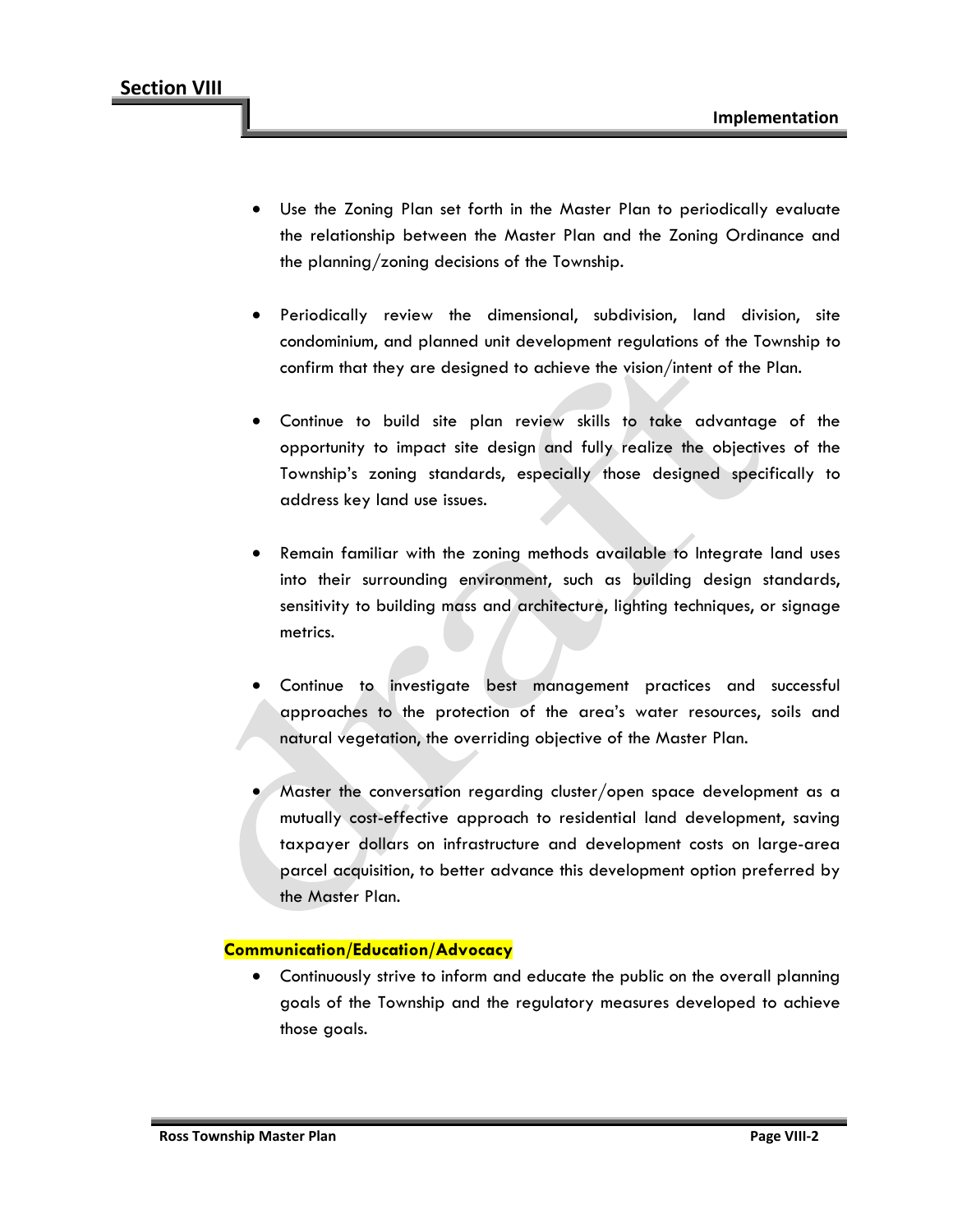- Pursue community outreach whenever possible to get public input on Ross Township land use issues.
- Respect individual citizen interests and community interests equally. The voice of the minority and majority should be weighed in a fair and evenhanded manner concerning any land use planning effort.
- Engage in continuing educational development regarding land use planning techniques, practices and policies.
- Participate and/or continually monitor active area advocacy and service organizations. Invite representatives of these organizations to Ross Township Board of Trustees and/or Planning Commission meetings to share ongoing projects, programs and new land use concepts and proposals.

## **ACTION PLAN**

The Action Plan outlines and prioritizes specific actions identified to successfully implement the Plan. Each implementation action is listed with a 'priority number' and assigned a general time frame for completion. The body primarily responsible for moving the action forward is also identified.

The 'prioritization scheme' applied within the Action Plan is as follows:

**Priority 1:** These projects should be given immediate and concentrated effort. They are the first projects that should be started after the Master Plan has been adopted.

**Priority 2:** These projects are those necessary to implement the Plan, but either depend on the completion of Priority 1 projects or require more complex or coordinated effort.

**Priority 3:** These projects implement elements of the Plan but are not urgent and can be delayed for a longer period of time. Further, these projects may be limited by budgetary constraints.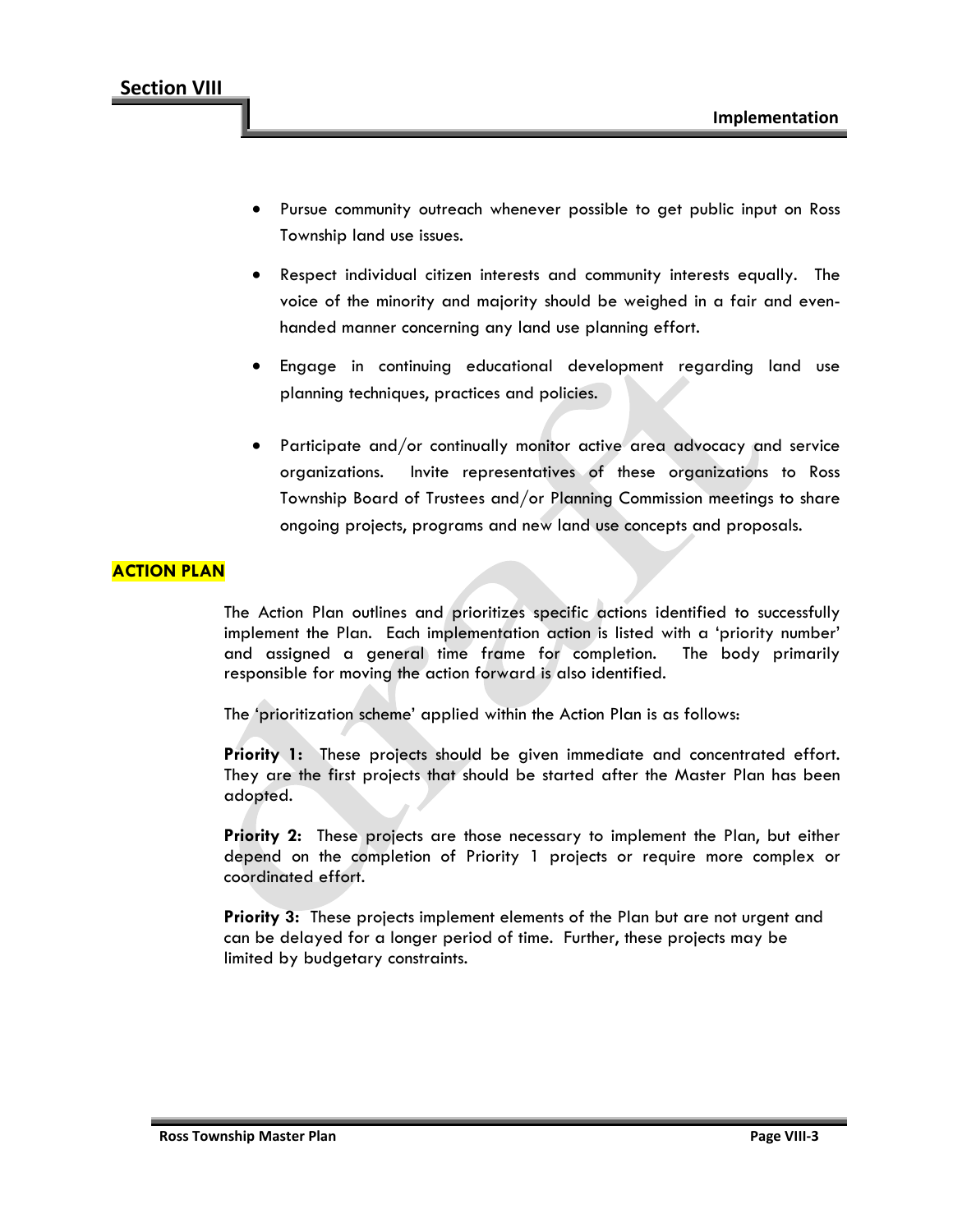# ACTION PLAN

## *PLANS, POLICIES AND ORDINANCES*

| Action                                                                                                                                                                                                       | Responsibility | Action<br>Period   | Priority       |  |
|--------------------------------------------------------------------------------------------------------------------------------------------------------------------------------------------------------------|----------------|--------------------|----------------|--|
| 1. Conduct a technical review of<br>the Zoning Ordinance:                                                                                                                                                    | PC             | 6 months           | 1              |  |
| Identify provisions that inhibit<br>or prohibit implementation of<br>the Plan.                                                                                                                               |                |                    |                |  |
| Identify zoning standards<br>-<br>needed to implement the Plan.                                                                                                                                              |                |                    |                |  |
| Create a Z.O. Amendment Work<br>Plan & Schedule.                                                                                                                                                             |                |                    |                |  |
| 2. Proceed with the Z.O. Amendment<br>Work Plan                                                                                                                                                              | PC<br>TB       | 1-5 Years          | $\mathbf{I}$   |  |
| 3. Review and initiate<br>Amendments to the Zoning<br>Map that will implement the<br>Plan.                                                                                                                   | PC<br>TB       | As Needed          | $\overline{2}$ |  |
| 4. Develop a Capital<br>Improvement Plan w/TB<br>that coordinates Township<br>funding with implementation<br>priorities.                                                                                     | PC<br>TB       | 1 Year<br>annually | 1              |  |
| 5. Work with adjacent Gull Lake<br>communities to develop common<br>waterfront/shoreline protection<br>approaches that incentivize low-impact<br>development, waterfront setbacks and<br>vegetative buffers. | PC             | 2-3 years          | 2              |  |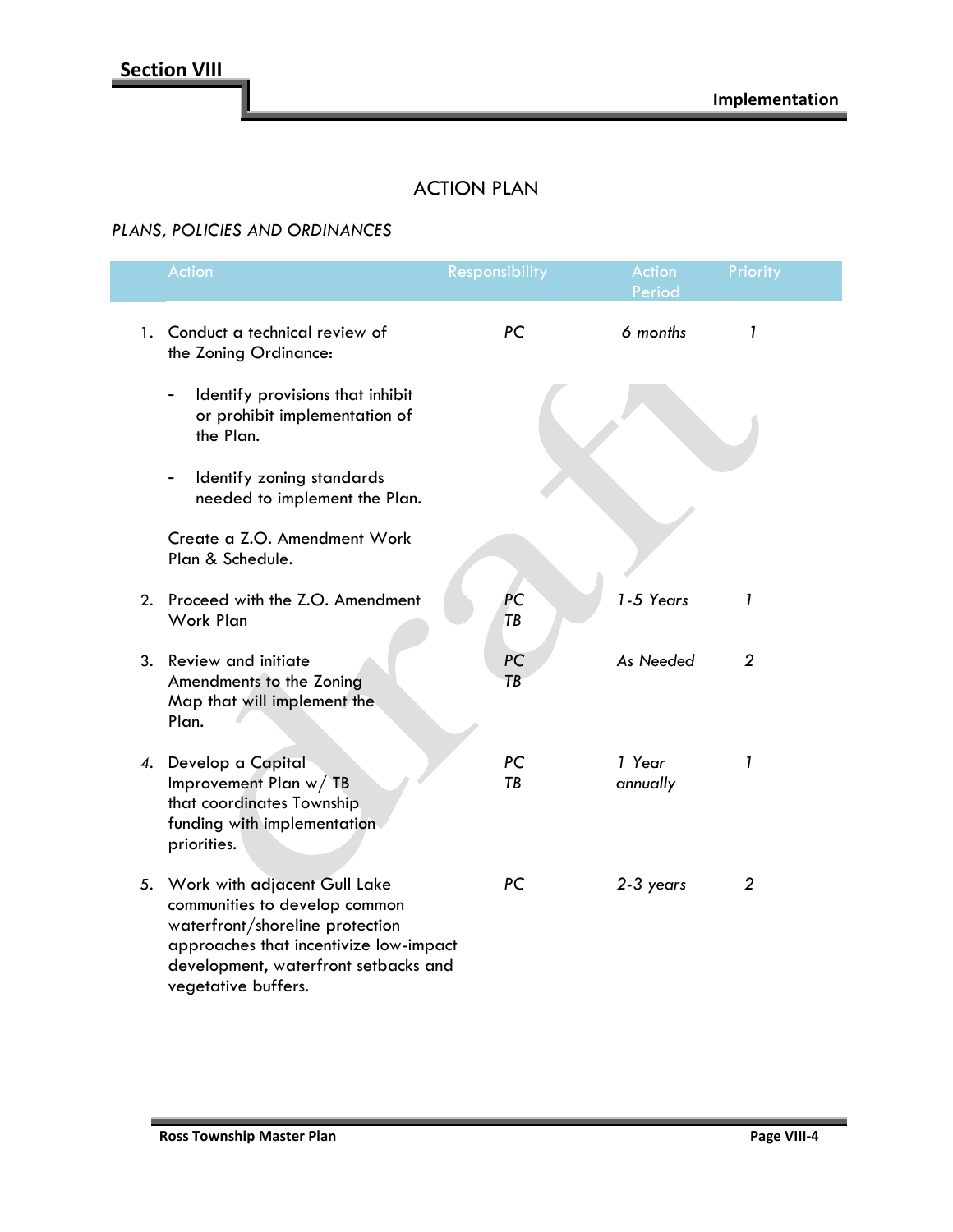## **Section VIII**

6. Work with adjacent *PC 2-3 Years 2* communities to develop/ *TB* adopt a joint recreation Plan to create funding opportunities for area-wide non-motorized improvements. 7. Incorporate a 'pathways plan' *PC 2-4 Years 2* in the Recreation Plan that *TB* coordinates planned bike lanes *Kal Co* and non-motorized paths with area-wide trail systems and provides connectivity between community activity centers. 8. Engage in a review or rewrite *PC 5 years 3* of the Master Plan to respond *TB* to changing conditions and priorities. *TRANSPORTATION* Period 1. Adopt a Resolution of Support *TB 1 year 1* as a Complete Streets **Community** 2. Work with KCRC to incorporate *Staff 1-2 Years 1* 'complete streets' elements *PC* on M-89 and M-43. 3. Develop, fund and implement *TB 2-4 Years 3* a wayfinding sign program.